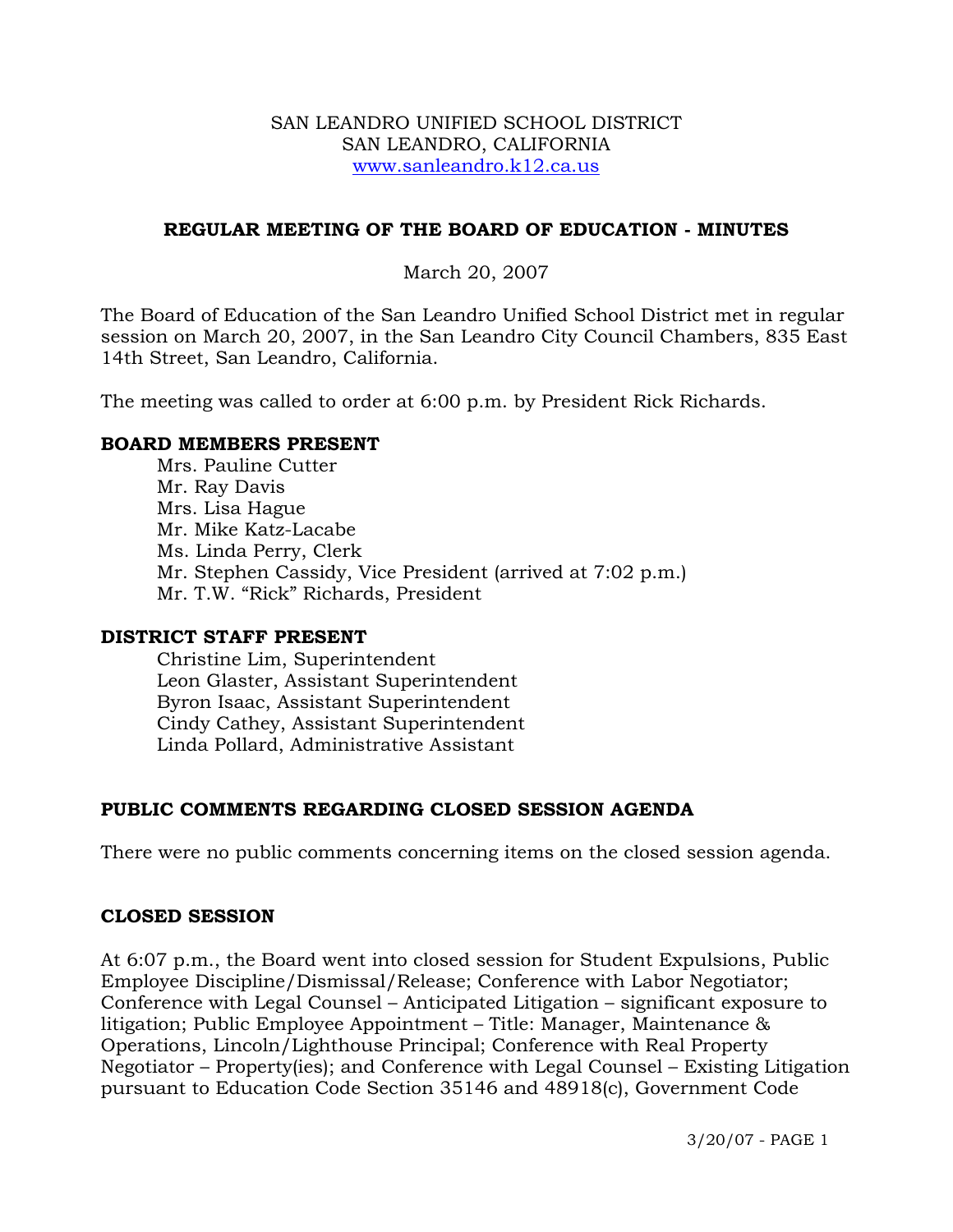Sections 54957, 5495.6, 54956.8, and 54956.9. The closed session was adjourned at 6:49 p.m.

The Board returned to open session at 7:04 p.m. with the Pledge of Allegiance to the Flag led by Assistant Superintendent of Business Services Leon Glaster. President Richards said the Board had been in closed session and the following action was taken:

• On a motion made by Mr. Davis and seconded by Mrs. Hague, the Board appointed Greg Dyer as Manager of Maintenance & Operations by a 6-0 vote. Trustee Cassidy was absent.

# **APPROVAL OF AGENDA**

Prior to approval of the agenda, Trustee Perry asked that the following Facilities and Construction Consent Items be pulled from the Consent Calendar:

- 5.1-C Architectural Programming & Design Services Contract for the New 9th Grade Campus
- 5.2-C Architectural Programming & Design Services Contract for the New Arts Educational Center
- 5.3-C Architectural Programming & Design Services Contract for the New San Leandro High School Parking Lot
- 5.4-C Architectural Programming & Design Services Contract for the San Leandro High School Open Spaces
- 5.5-C Architectural Programming & Design Services Contract for the Measure B Bond Program
- 5.6-C Architectural Programming & Design Contract for Roofing at Garfield and Monroe Elementary Schools
- 5.7-C Consulting and Inspection Services Contract for Roofing Districtwide

On a motion made by Ms. Perry and seconded by Mr. Davis, the Board approved the agenda for the regular meeting of March 20, 2007, by a 7-0 vote as amended.

## **PRESENTATIONS**

- \* The Board of Education, along with Superintendent Lim, and Assistant Superintendents, Cindy Cathey, and Byron Issac, joined in a choral narration of a "Resolution of Appreciation", proclaiming March 20, 2007, as "Leon Glaster Day".
- \* Certificate of Commendation was presented to Leandro Simi, Eden Area Regional Occupation Program (ROP) "Student of the Month" for March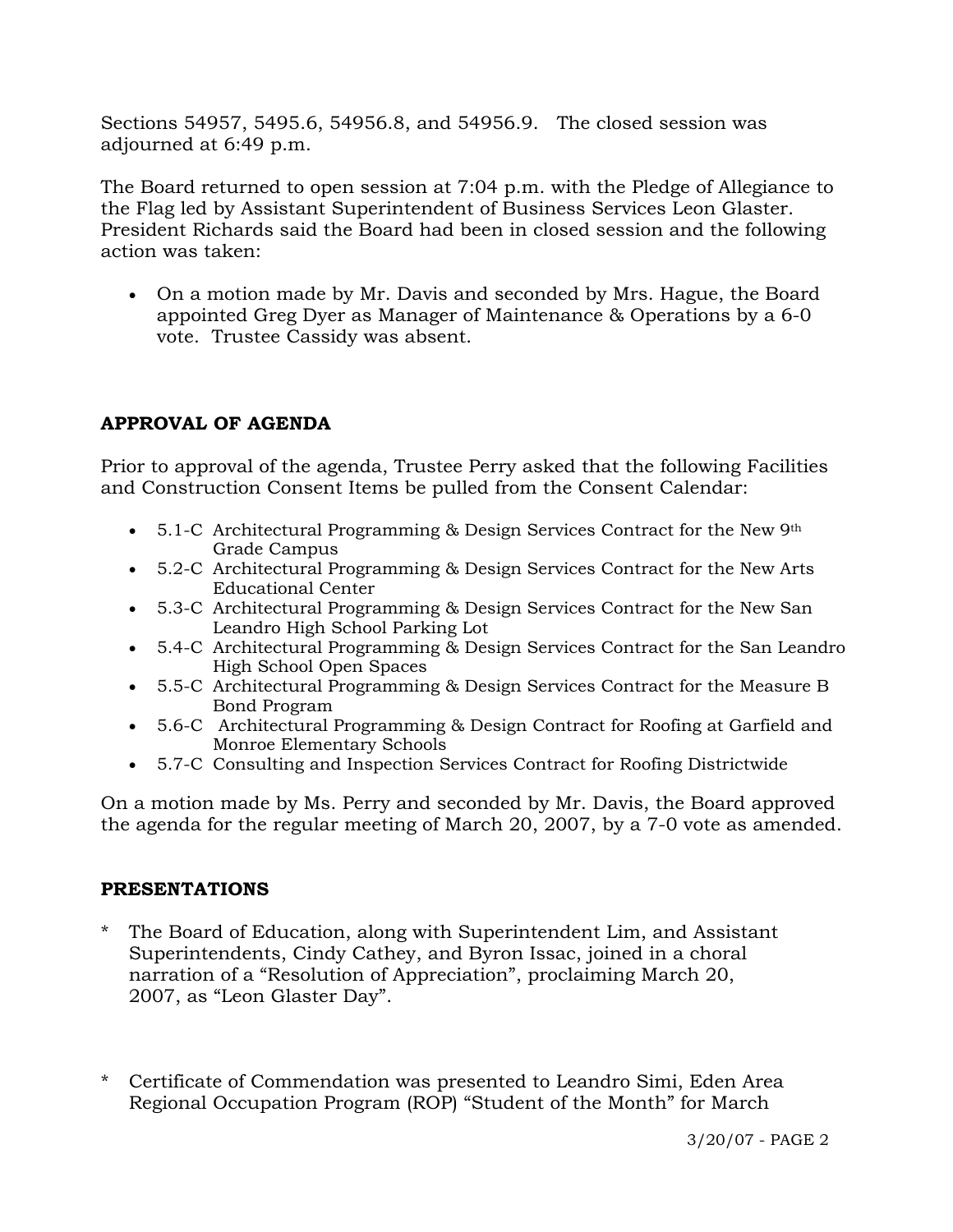2007 in Auto Painting.

- \* Certificate of Commendation was presented to DAunté White for earning a Gold Medal in the field of carpentry at the SkillsUSA/VICA (Vocational Industrial Clubs of America) Regional Competition Secondary Division.
- \* In celebration of its 50th Anniversary, April 13, 2007, a Certificate of Commendation was presented to Past President Alice Sarafian, on behalf of the Eden Area League of Women Voters, acknowledging the valuable services provided by the Eden Area League of Women Voters and the hundreds of members who have served our Alameda County community for over 50 years.
- \* Director of Business Services, Madeline Gabel, presented the Second Interim Budget – Fiscal Year 2006/2007.

 She recognized and thanked her staff for all of their work in the development of the report.

 Ms. Gabel explained that the 2nd Interim was a financial update of the 2006-2007 1st Interim which was approved by the Board at their December 14, 2006, Board meeting. She said that the financial information from the state and federal government as well as District specific enrollment, and all relevant financial actions are included in the 2nd Interim report. In addition the report includes a multi-year (three year) budget projection to assure the District has adequate resources for a 3% fund balance at the end of the three year period.

 Data shared indicated that all funds balance, the General Fund Unrestricted resources continues to deficit spend and has minimal available reserves, and that the Governor's May Revise proposal could negatively impact future year projections.

 Clarifying questions from the Board were answered. The Board thanked staff for the presentation.

\* San Leandro High School Safety Plan

 Amy Furtado, Principal of San Leandro High School and her administrative team (Associate Principal Linda Granger, Vice Principals Mike Hassett, Felipe Ibarra, and Ammar Saheli, and Intervention Specialist Fabiola Fernandez), along with David Lorden presented an update to the Board regarding the work that the District and the high school are doing to build a school culture and climate that is safe, respectful and inclusive of all students. Specifically, the presentation included information regarding: the school's In-house Suspension program, improved communication with students, building one-on-one relationships, gang prevention efforts, conflict mediation, etc. The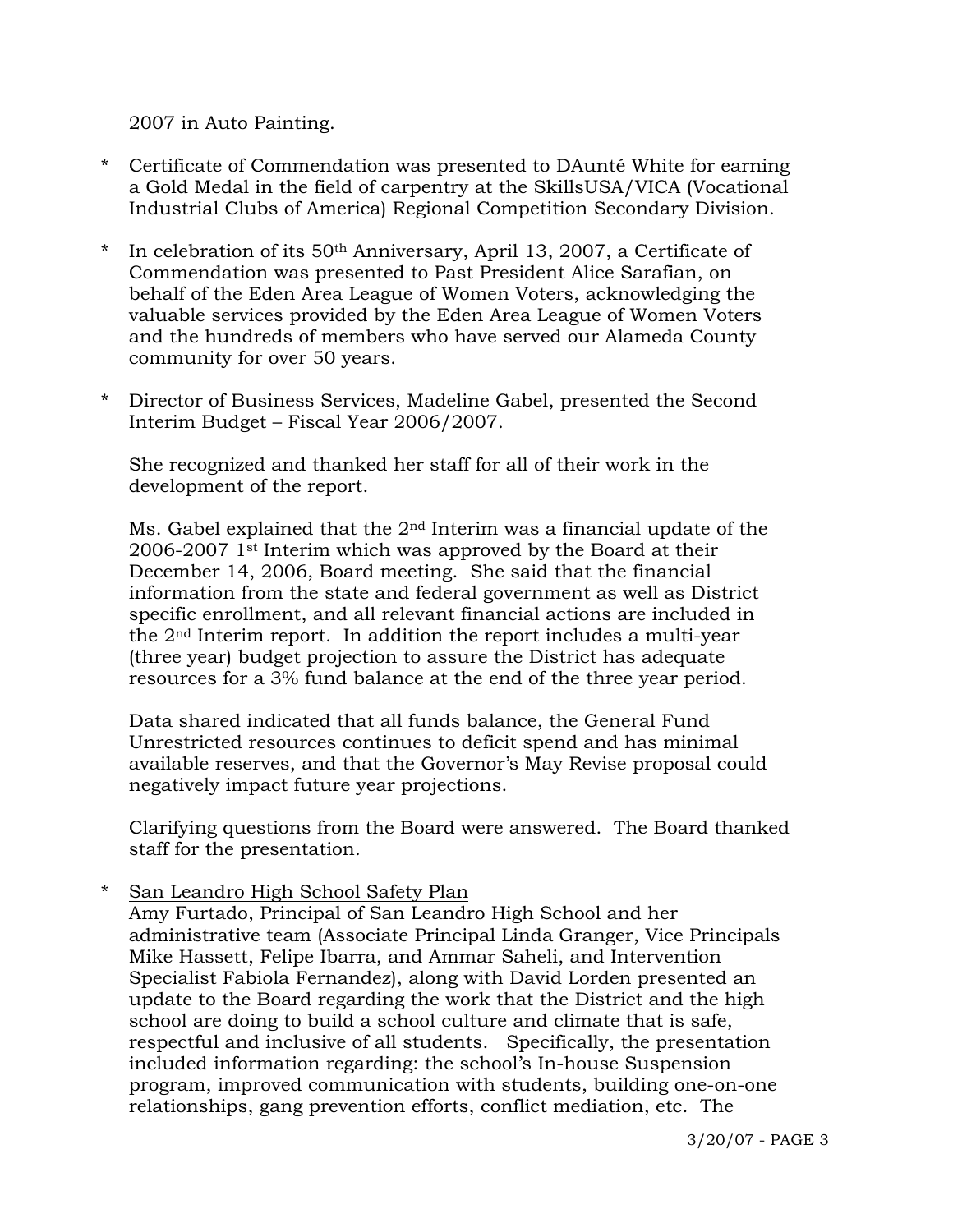school shared positive indicators highlighting areas of declining suspensions and expulsions as well as presenting future steps the school is considering in order to proactively address potential discipline issues as we enter the spring season.

 The Board asked clarifying questions around suspensions, grant opportunities, and what the acronyms SART and SARB stood for. They applauded the new testing regimen, hoping that it would be successful, and thanked staff for the information presented, encouraging them to "keep up the good work!"

**REPORTS 8:00 p.m. Time Specific**  Student Representatives' Reports – Rachel Whyte, San Leandro High School student representative, updated the Board on activities at the high school. Upcoming events included the Junior Prom, March 30 at the Senol County Club; the San Leandro Unified School District Band Festival, Thursday, March 22; Scholarship Dinner, March 29 at the Marina Community Center; Panoramic pictures for the seniors will be taken April 3; DECA's Chevy's Night, is tonight for those six students who qualified to compete at the International DECA California Conference in Florida, April 28-May 2.

> Ms. Whyte invited the Board to the Ice Cream Social Honor Roll Recognition on April 4 & 5 where 1100 students will be honored.

Youth Advisory Commission Report – Rachel reported that the 2007 Youth Summit – World Awareness was very successful. Students from Bay Area schools such as San Leandro High, Bishop O'Dowd, and St. Mary's participated. The commission will begin recruiting for next year.

## **PUBLIC COMMENTS**

• Claire McKean addressed the Board in favor of a 650-seat Arts Education Center which would best suit the current needs (by providing space for gradelevel assemblies and district-wide staff meetings for example) and allow for future growth.

 She also read a letter on behalf of the high school drama teacher, Megan McKinley, who could not attend, urging the Board to consider a 650-seat facility, which would build the theatre program, as well as inspire students to "shine" to their fullest potential and showcase their talents to both the community and their entire school.

• Jeni Engler also addressed the Board in favor of the 650-seat Arts Education Center. She urged the Board to consider a joint use and begin building bridges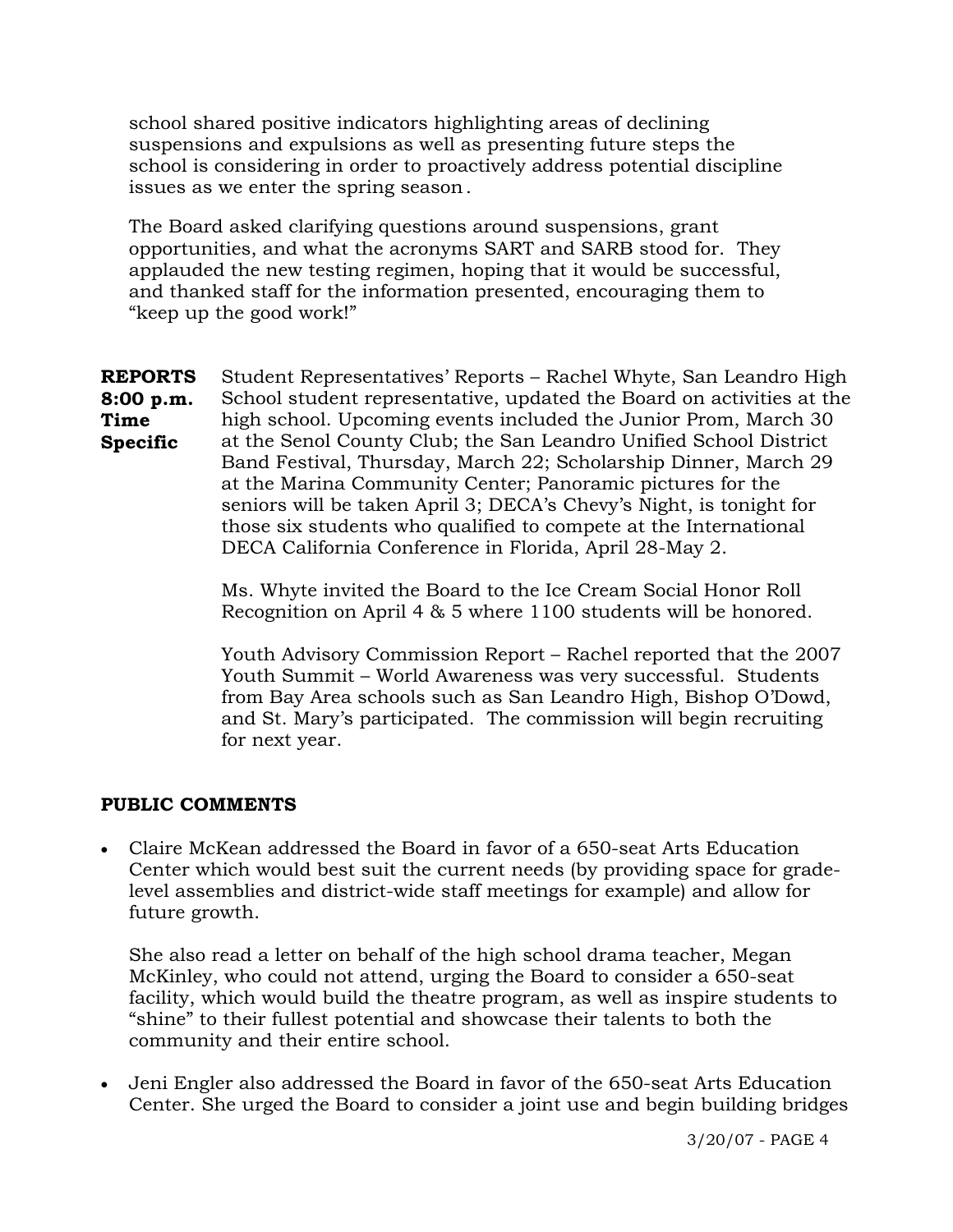with the City, adding that this project would hopefully lead to more collaboration in the future and to a more beautiful city filled with pristine streets and clean, safe, and beautiful schools that we can be proud of.

## **Board Workshop**

The Board recessed to a Board Workshop in which the Facilities & Technology Committee initiated a Board discussion on the size of the theater (450-650 seats) in the Arts Education Center.

Mr. Davis, chair updated the Board on the discussions that transpired at the Facilities/Technology Committee meeting as well as the City/District Liaison Committee meeting regarding the Measure B projects. He reported that the Facilities/Technology committee felt it was important that a decision be made as soon as possible so that the Design Teams could move ahead. On the other hand, comments made by the City Council questioning the value of the location of the freshman campus, and that they preferred that the performing arts center be located at the site proposed for the freshman campus concerned him. It was his perception that the City intended to fight the District if their proposed arrangements were not met, clearly indicating to him the need to build and strengthen those bridges and share with the Council the District's how and why for the proposal. He asked the Board to provide direction to staff.

A chart was shared, based on 2008-2009 dollars, illustrating the estimated figures ranging from 450 to 650 seats, noting that it would cost approximately \$10 million more to increase the theater size from the bond approved 450 seat theater to 650 seats.

Representatives from WLC Architects felt that the costs estimated for the District were on target. As an example, they provided specifics of a 600-seat performing arts center that they were currently working on at El Cerrito High School, noting that the design would be very similar to the one being proposed for the District with music and drama classrooms, and computer tech labs etc.

Following the discussion the Board agreed and directed staff to aggressively pursue additional funding for a 650 seat theater, including looking at possible joint use partnerships. It was also important to the Board that school retain control of the Arts Education Center which is first a teaching facility with classrooms for music, dance, drama, art and the San Leandro Academy for Multi-Media (SLAM) which includes a theater for student use.

The Board also concurred that it was imperative to begin building bridges with the City and connecting with City Council members towards the common goal, improving the lot of the students of San Leandro.

Mr. Richards suggested that staff return to the Board with an estimated timeframe within two weeks and asked that the Superintendent to schedule a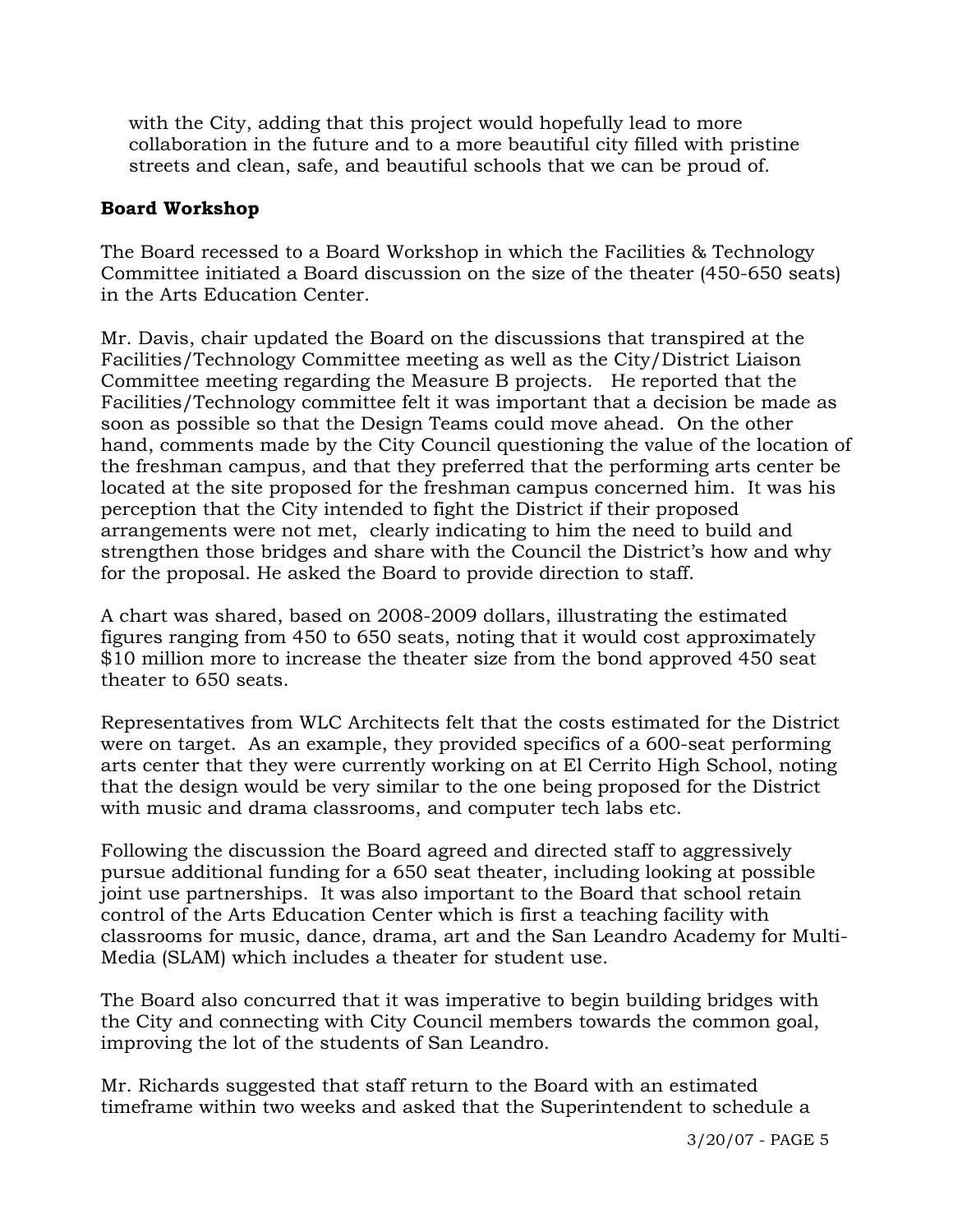meeting with him, Mayor Tony Santos, City Manager John Jermanis, and her to begin building those bridges so that District could begin moving forward as an united community.

# **PUBLIC TESTIMONY ON NON-AGENDA ITEMS**

• Jason Proctor addressed the Board regarding Beautification Days' reform. He encouraged the Board to focus on unresolved issues regarding rules and regulations between the union and the community members who volunteer to clean up the schools.

The Board took a break at 9:30 p.m. and re-adjourned at 9:35 p.m.

# **REPORTS**

- 1) Correspondence Clerk Perry reported receipt of the following emails from Jeni Engler regarding the block schedule at San Leandro High School; from Mary Styner regarding the State San Leandro High School DECA winners go to Internationals and "Don't Miss Chevy's Night; from Peggy Miloslavich regarding the Principal position at Lincoln and Lighthouse; and from Jason Proctor regarding Beautification Day reform.
- 2) Superintendent's Report Superintendent Lim provided the Board with the following updates:
	- She met with San Leandro Times reporter David Courtland to clarify those issues regarding the PGE lot purchase and the proposed size of the parking lot, hoping to have an article in the Times this week.
	- After reviewing the map of the area, she explained that the parking lot would actually be a significant distance (approximately 360 feet - the size of a football field from the property line), and further away from Assumption School and that she planned on meeting and discussing this with the principal, adding that she wants to make it clear that the District is not interested in purchasing the other parcel closest to their school.
	- On March 26, staff will present the updated, clarifying map as well as address questions and concerns raised at the first Town Hall meeting.
	- Ms. Lim announced that a new PG&E Parking Lot Design Team has been created, and applications are available. The District hopes to have at least 10 neighbors, living around the vicinity of the PG&E lot, participate in the conceptual design phase. In addition, vacancies for the other Design Teams have been extended to March 27 and the District is actively seeking students.
	- The Career Technical Education Design Team had their first meeting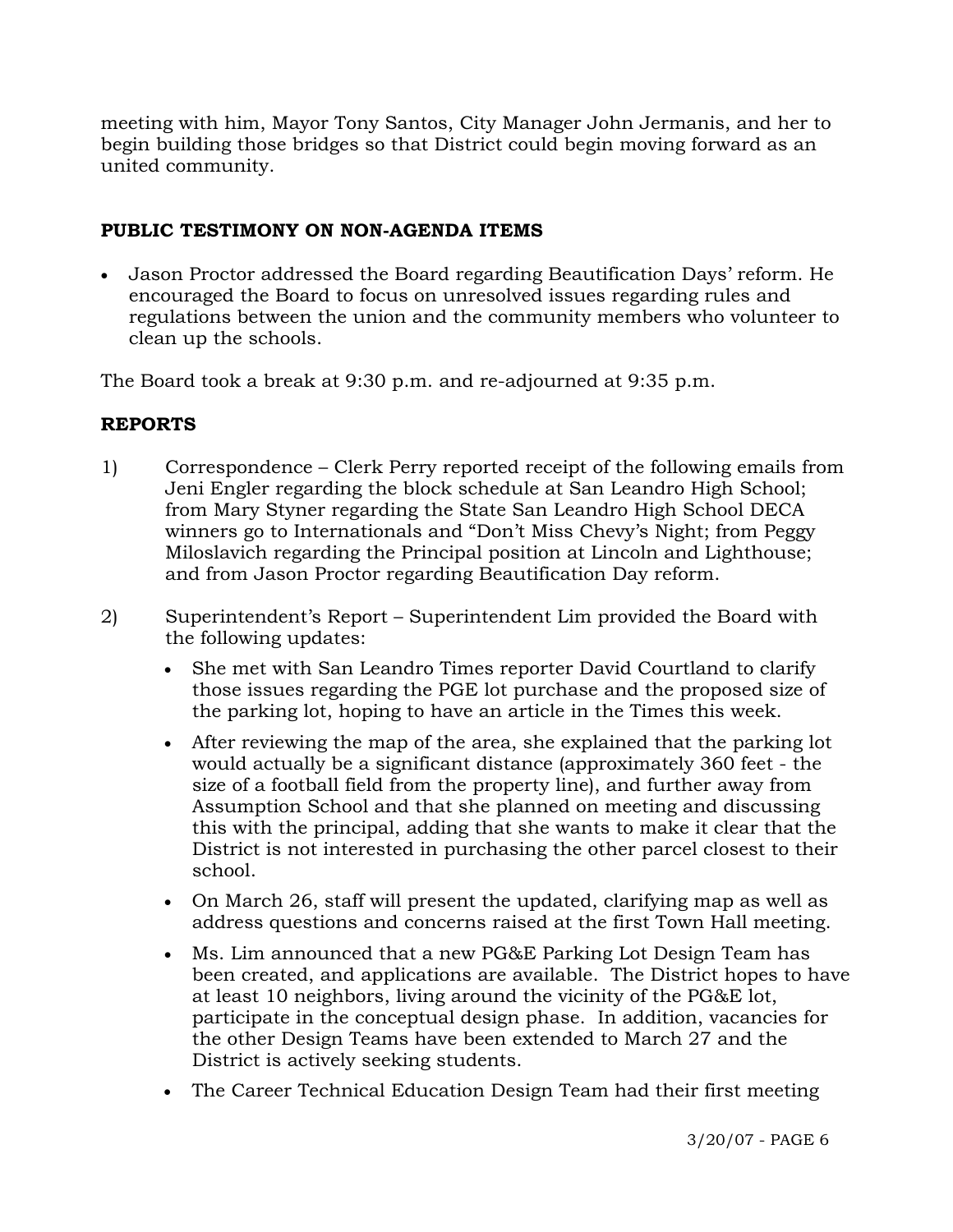today. Highlights included describing the scope of the work and the Team toured the existing shops, noting that all of the Design Team meetings will be documented in minutes, include a sign-in sheet, and time keeper. The following Design Teams have scheduled their first meeting:

- The Arts Education Center, March 21
- San Leandro High School Library Expansion, March 27
- 9th Grade Campus Team, March 28

 Ms. Lim said she would keep the Board abreast as the District moves through this process.

- The Kindergarten reception was very successful and well attended (at least 70 parents, including all elementary and secondary principals). The agenda included open reading to the children; Morgan Mack Rose, on behalf of the Superintendent's Leaders' Council, shared her thoughts from a parent's perspective, and information regarding residency verification, intra-district transfer policies, Before & After School Programs, Early Day/Late Day schedules, immunization timeline requirements, Breakfast Program, and the Volunteer Policy were shared. Staff has developed a new model "Reading Early Achieves Dreams". (READ)
- 3) Board Committee Reports
	- City/District Liaison Mr. Cassidy reported that the committee met on March 15 and received an update on the Bancroft Middle School playing field, noting that project is expected to begin this summer and be completed before the opening of school. They discussed the City truancy ordinance and reviewed the model being used in Fremont with Mayor Santos suggesting a possible nighttime curfew. Burrell Field and protocols of communication were also discussed. There was a presentation on the community outreach regarding Measure B and future committee dates and times. It was decided that the Joint City/District committee would meet in June and December, and that the Liaison Committee would meet on a monthly basis with the exception of August.
	- Facilities/Technology Mr. Davis said the committee met on March 15 and received presentations on the proposed Project Stabilization Agreement (PLA), and the Measure B technical support team, They discussed the "Thank You San Leandro" Measure B sign review and received a first draft of the conceptual Measure B projects, and a sample standardized change order form. Ms. Perry added that the committee felt that there should be a Facilities Workshop planned so that everyone could be brought up-to-date. The committee asked staff

3/20/07 - PAGE 7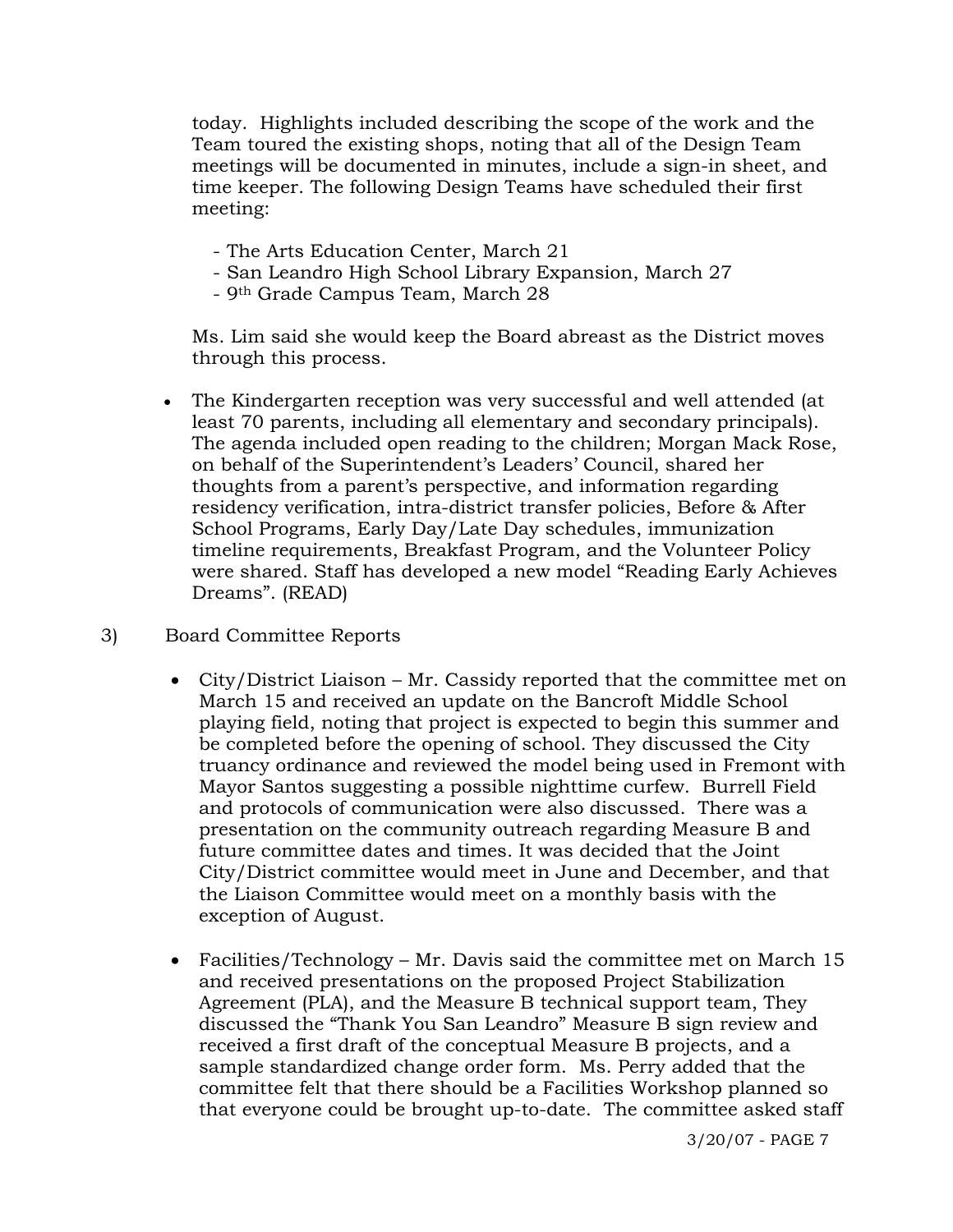to look at a time to schedule the meeting.

- Finance Mr. Richards reported that the committee met on March 19 and reviewed the 2nd Interim Budget and presentation that was presented tonight.
- 4) Board Representatives' Reports
	- Alameda County School Boards Assn. Ms. Perry reported that the association met on March 13. Each district shared their evaluation process for their Superintendent. As a framework she distributed "Key Points Relating to Superintendent Evaluation" and a sample Board policy from CSBA. "Getting Down to Facts' related to adequacy of funding was released on March 15, noting that the 72-page summary was now available at www.irepp.standford.edu/projects. Student Board members and Board members, whose terms will be ending, will be honored at their next meeting on April 19.

# **CONSENT ITEMS**

Mr. Richards reminded the Board that Ms. Perry had already requested that 5.1- C, 5.2-C, 5.3-C, 5.4-C, 5.5-C, 5.6-C, and 5.7-C be pulled from the Consent Calendar. Additionally, Ms. Perry requested that 1.1-C, Approval of Board Minutes – March 6, 2007, be pulled for corrections.

General Services

1.2-C Approval of Board Minutes – March 14, 2007

Human Resources

2.1-C Acceptance of Personnel Report

Educational Services

- 3.1-C Acceptance of Donations
- 3.2-C Proposed Stipulated Expulsion Order for Student E20-06/07
- 3.3-C Proposed Stipulated Expulsion Order for Student E21-06/07

## Business Operations

- 4.1-C Ratification of Payroll
- 4.2-C Approval of Warrants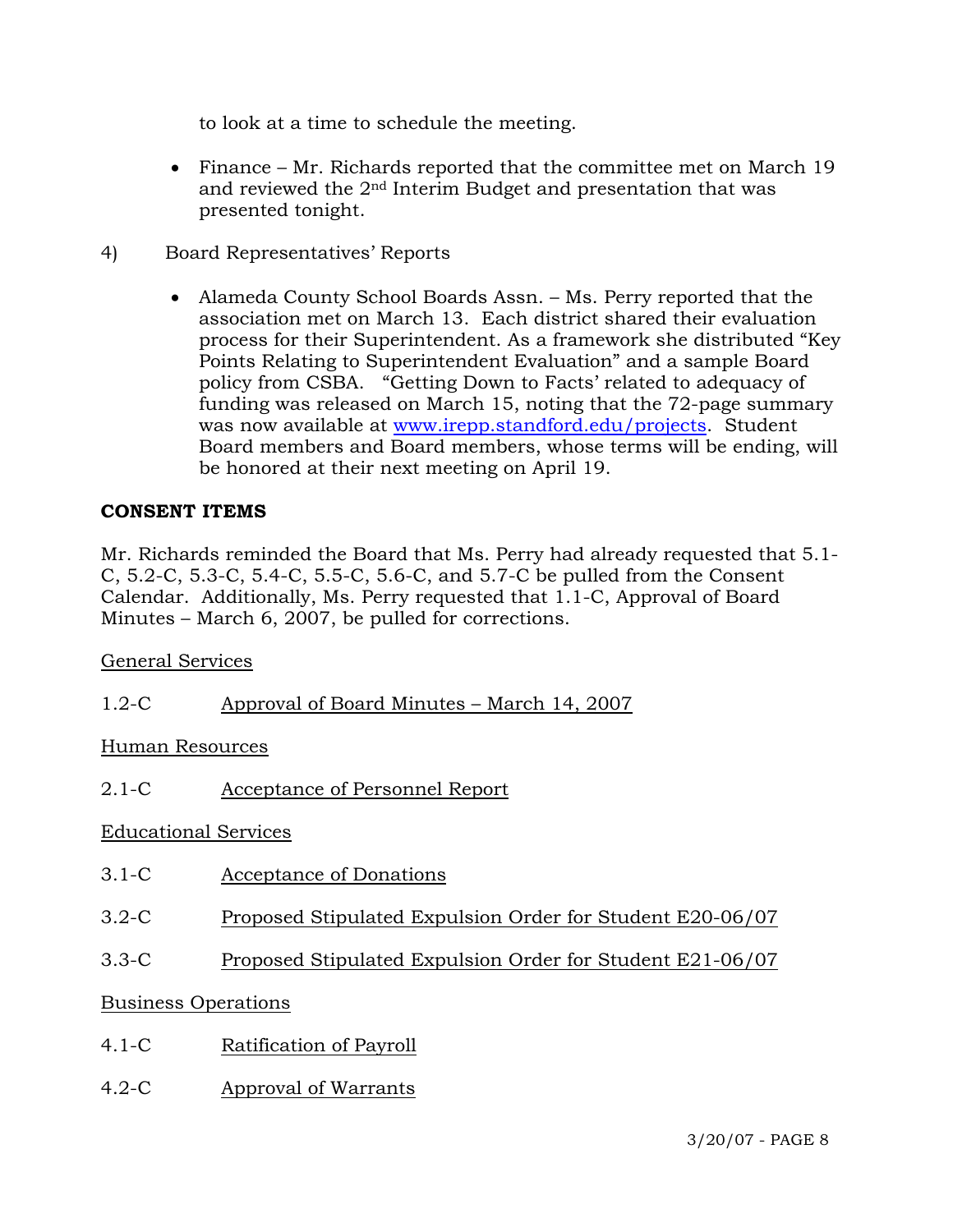# 4.3-C Growth and Modernization of Jefferson Elementary School Release of Retention

4.4-C Agreement for Donations from Re/Max

The following consent items 5.1-C to 5.7-C were pulled from the agenda by Ms. Perry.

Facilities and Construction

| $5.1 - C$ | Architectural Programming & Design Services Contract for the<br>New 9th Grade Campus                          |
|-----------|---------------------------------------------------------------------------------------------------------------|
| $5.2-C$   | Architectural Programming & Design Services Contract for the<br><b>New Arts Educational Center</b>            |
| $5.3-C$   | Architectural Programming & Design Services Contract for the<br>New San Leandro High School Parking Lot       |
| $5.4-C$   | Architectural Programming & Design Services Contract for<br>San Leandro High School Open Spaces               |
| $5.5-C$   | Architectural Programming & Design Services Contract for the<br>Measure B Bond Program                        |
| $5.6 - C$ | Architectural Programming & Design Services Contract for<br>Roofing at Garfield and Monroe Elementary Schools |
| $5.7 - C$ | Consulting and Inspection Services Contract for Roofing<br>Districtwide                                       |

On a motion made by Mr. Davis and seconded by Mrs. Cutter, the Board approved the remaining consent items by a 7-0 vote.

1.1-C Approval of Board Minutes – March 6, 2007

Ms. Perry noted the following corrections to the March 6, 2007, agenda: On a page 6, under additional comments from the Board add *County* to "Alameda School Boards' Association". On page 7, add *High School* to San Leandro Art Show; and change Monroe's Winter/New Year potluck to Monroe's *Lunar*/New Year potluck.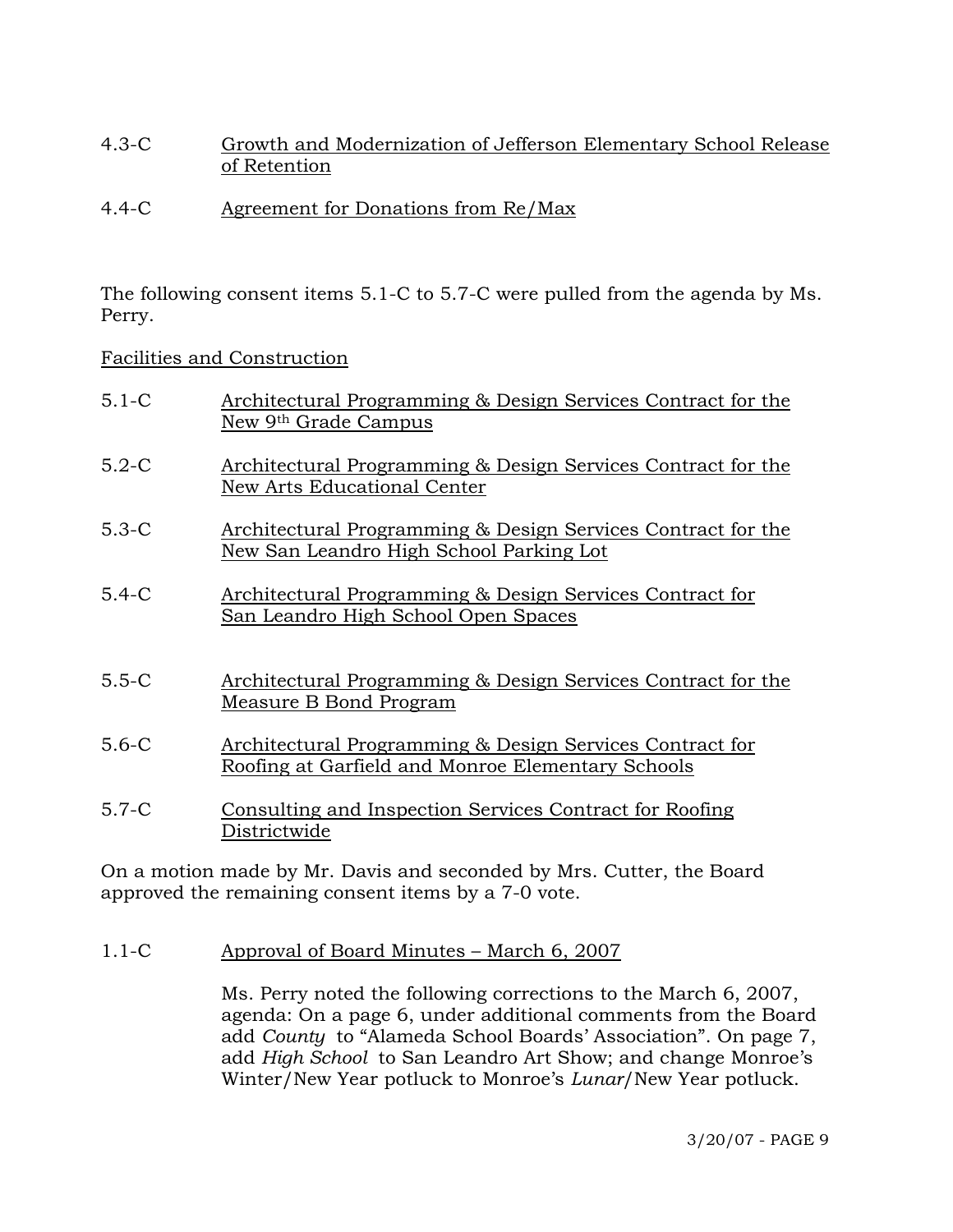On a motion made by Ms. Perry and seconded by Mrs. Cutter, the Board approved the minutes of the March 6, 2007, Board meeting as amended by a 7-0 vote.

5.8-C Acknowledgement of Donation for Use of Property

Mrs. Cutter acknowledged Assistant Superintendent Leon Glaster leadership by securing this financial savings to the District.

On a motion made by Mrs. Cutter and seconded by Mr. Katz, the Board approved the "Acknowledgment of Donation" for a value of \$50,310 for use at 609 Callan Avenue/1205 Bancroft Avenue; APN 077-0465-004.

## **ACTION ITEMS**

## General Services

## 1.1-A Second Interim Report Fiscal Year 2006/2007

On a motion made by Mr. Davis and seconded by Mr. Katz, the Board approved the Second Interim Report Fiscal Year 2006/2007 by a 7-0 vote.

## **CONFERENCE ITEMS**

## Educational Services

3.1-CF Revised Board Policy 6158, and Proposed Administrative Regulations 6158-a-i, Instruction – Independent Study

> The Board discussed and considered approving the revisions to Board Policy 6158, and approve the proposed mandated Administrative Regulations 6158-a-I, Instruction – Independent Study that were previously discussed at the March 6, 2006, Board meeting.

Mrs. Hague thanked staff for taking the time to resubmit the policy, clarifying the changes.

On a motion made by Ms. Perry and seconded by Mr. Davis, the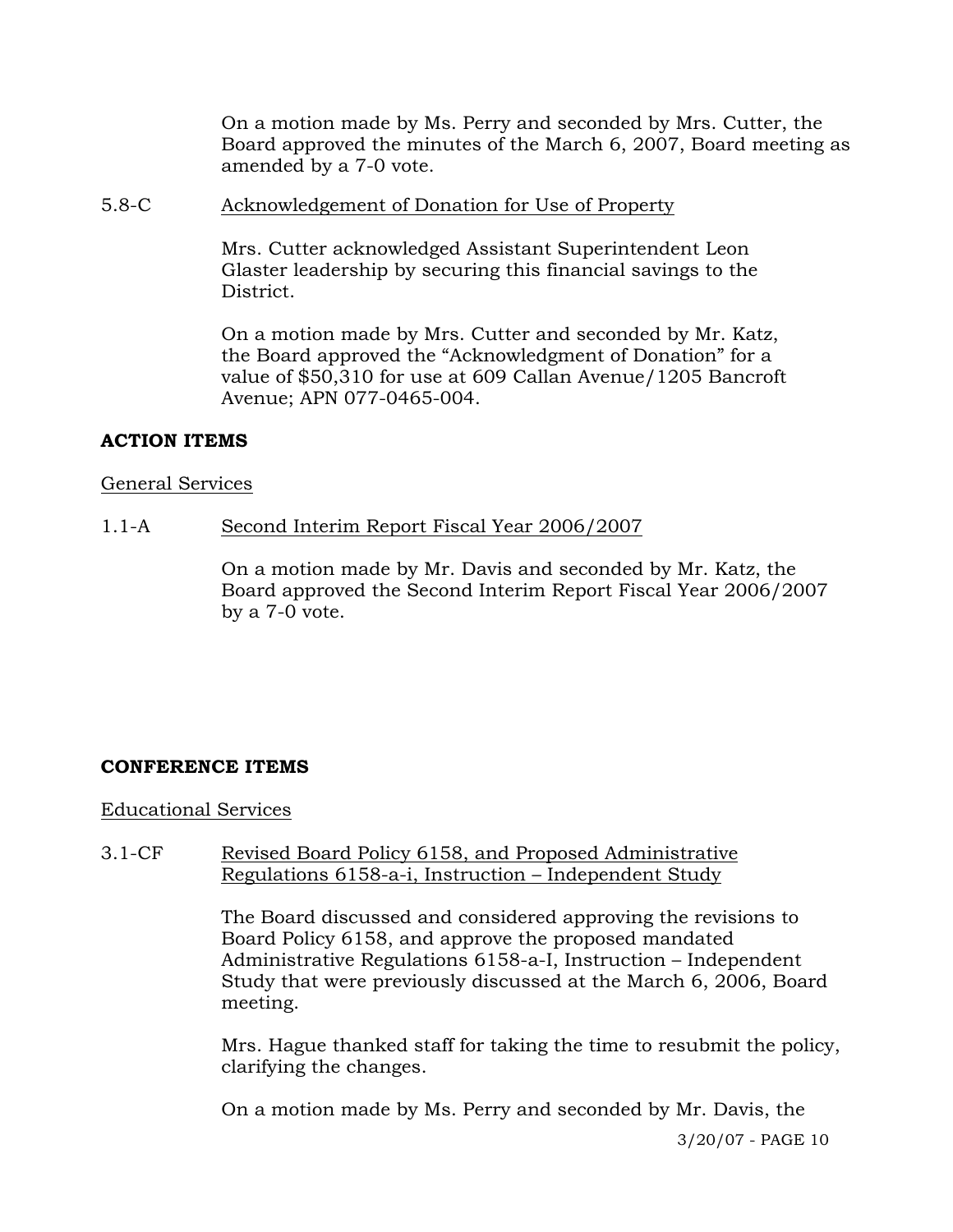Board approved the revisions to Board Policy 6158, and the proposed mandated Administrative Regulations 6158-a-I, Instruction – Independent Study by a 7-0 vote.

3.2-CF Garfield Elementary School's Quality Education Investment Act Grant Application

> On a motion made by Mr. Katz and seconded by Mrs. Hague, the Board approved Garfield Elementary School's Quality Education Investment Act Grant Application by a 7-0 vote.

3.3-CF California High School Exit Exam (CAHSEE) Support Teacher Position and Job Description

> The Board discussed and considered approving the California High School Exit Exam (CAHSEE) Support Teacher position and job description.

Mr. Cassidy thanked staff for electing to make this a teaching position rather than an administrative one.

Mrs. Cutter was concerned on how this temporary limited-term position would be filled. She suggested that staff research the possibility of offering the CAHSEE on a Saturday as a way of alleviating stress and outside disturbances sometimes associated with the test when taking it during the school day.

On a motion made by Mrs. Hague and seconded by Mr. Davis, the Board approved the California High School Exit Exam (CAHSEE) Support Teacher position and job description by a 7-0 vote.

#### **INFORMATION ITEMS**

#### Educational Services

3.1-I Revisions to Administrative Regulations 5116.2 (a-e), Intra-District Transfers

> The Board received for information, AR 5116.2(a-e), Intra-District Transfers.

#### Business Operations

#### 4.1-I Miscellaneous Receipts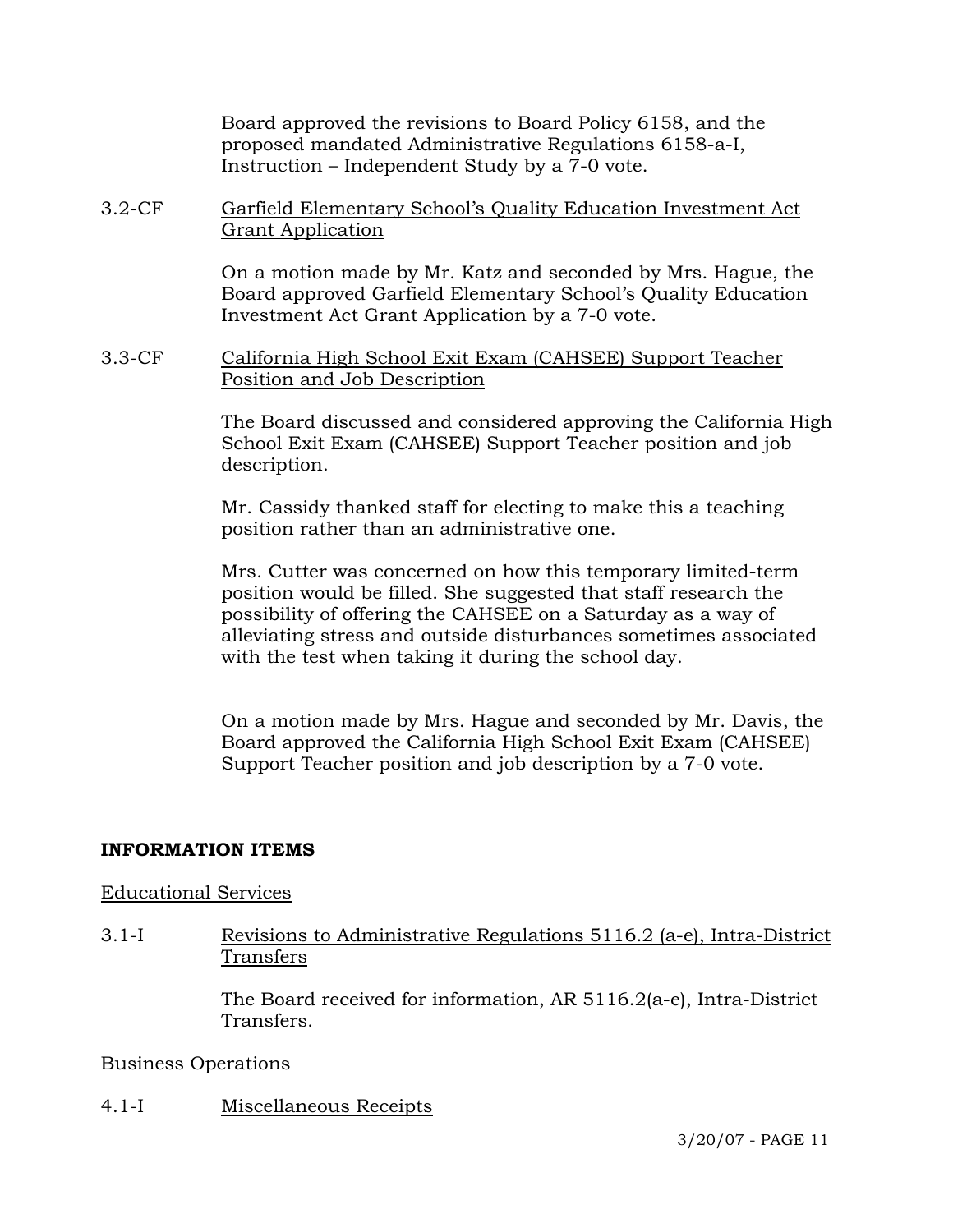Miscellaneous receipts in the amount of \$15,315,441.44 have been deposited in the Treasure of Alameda County.

4.2-I Community Service Comparative Report 2005/06 Fiscal Year

The Board received for information the Community Service Comparative Report 2005/06 Fiscal Year.

Mrs. Cutter noted that the Kids Club hours were not reflected in the report and there was not any indication of any revenue received from the Recreation Department or City/County. She also felt that the format of the report was not user friendly. She suggested that staff or the Facilities/Technology Committee revisit the format and report back to the Board.

# **ADDITIONAL SUGGESTIONS AND COMMENTS FROM BOARD MEMBERS**

The Board personally thanked Mr. Glaster for his outstanding work since his arrival, and while a few had only worked with him for a short time, they were glad to have had that opportunity, and he would be sorely missed; however, they looked forward to working with him in his future capacity.

- Mrs. Cutter suggested that the Board of Education recognize the winter sports teams at a future Board meeting. She noted that she faxed some very interesting information from 1996/97 regarding falsifications. She said that the Superintendent would be forwarding the information in her *Confidentially Speaking*.
- Mr. Katz recognized and wished 7<sup>th</sup> grade Bancroft Middle School student Johnneson Mymala, "Good Luck" as he competes in the State Geography B on March 30.
- Mrs. Hague reported attending the wonderful performance of the San Leandro High School Choir on March 19, adding that she would like to like to see a performing arts program brought back to Muir Middle School. Because some school events overlap on the same evening, she stressed the importance of communication between the Board in the future, so that there is representation at all of the events.
- Responding to Mr. Cassidy's concern that two of the Measure B projects (San Leandro High School parking lot expansion, and 9th grade academy) had already been reviewed and action taken by the City Planning Commission without prior knowledge from the Board, Assistant Superintendent of Business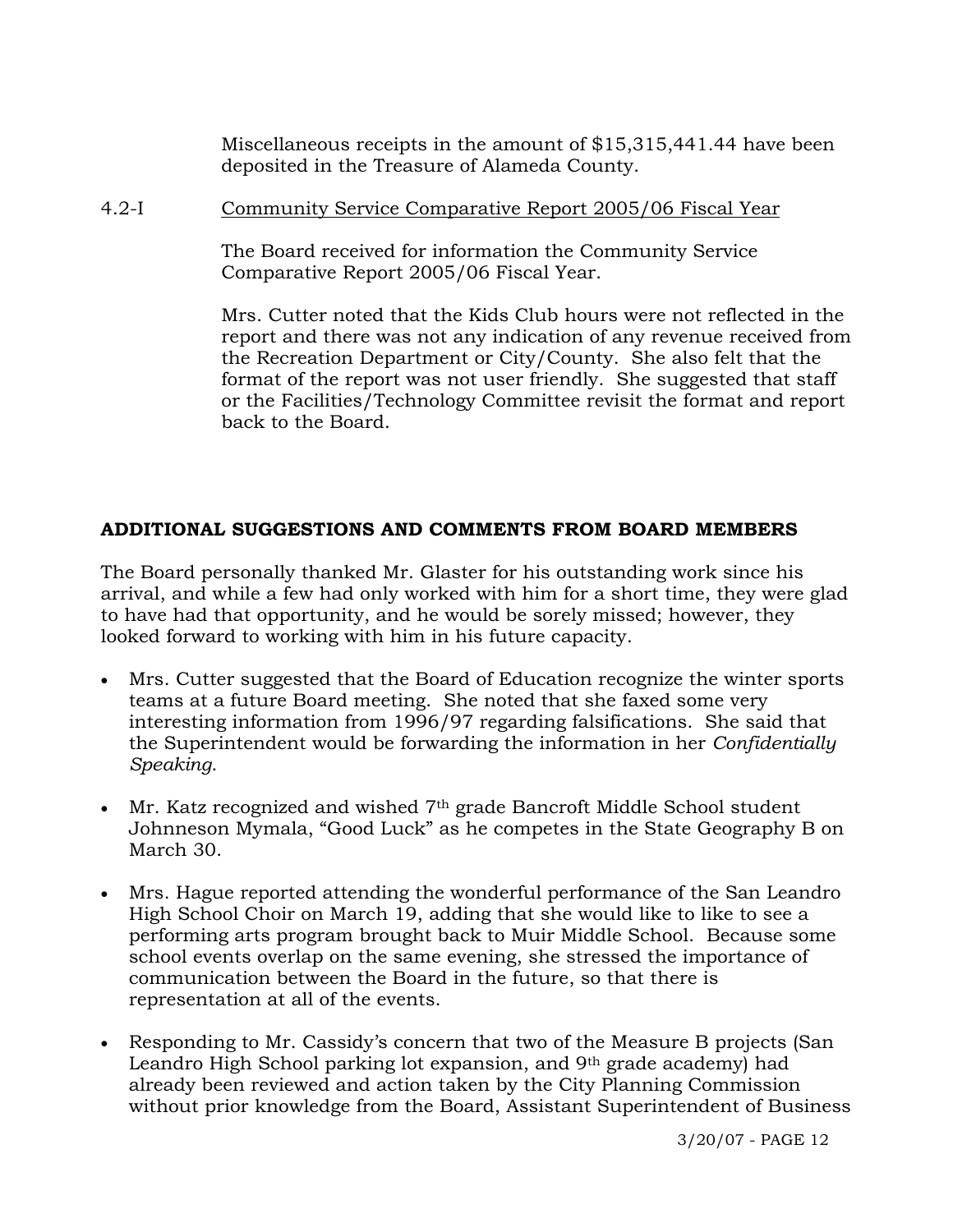Leon Glaster distributed a document explaining the process which (based on Government Code) requires districts to request a General Plan Conformance finding when a school district purchases property. As part of the Phase I submittal to the Department of Toxic and Substance Control (DTSC) the City staff submitted the PG&E lot and Ford lot to the Planning Commission with a recommendation to approve both submittals. The Commission returned the following response: "*Planning Commission took acceptance with the Ford lot*  indicating that it did not comply with the City General plan. The District needs to *present to the Board of Education a "Finding of Necessity of the Site" to supersede the Planning Commission action."*

 In addition, Ms. Perry provided further background and explanation on how and why the decision came about, noting the District's options and Mr. Katz noted a clerical error: the word "acceptance" should read "exception" in the report.

 Mr. Cassidy further requested that staff keep the Board in the loop and asked for an update in the next *Confidentially Speaking*.

• Mr. Cassidy reported that he attended a St. Patrick's Day dinner at Assumption School. He also noted a concern for the amount of trash around some of the schools sites (particularly at Bancroft), with Trustee Davis suggesting that a City trash cab could be placed on the Bancroft site in an effort to reduce the amount of garbage accumulated.

 Mr. Cassidy would also like to see staff reach out to those parents who have voiced their concerns regarding Beautification Day, which would help the District understand the pros and cons of the process through their perspective, aid in developing guidelines, and formulating a proposal to bring to the negotiation process.

 He hoped that he would be able to attend the next Neighborhood "Town Hall" meeting, emphasizing that need to restore the District newsletter.

• Ms. Perry thanked staff for delivering the 'Town Hall" flyers to her neighborhood. She also thanked Food Services Director Aulani Cler for personally extending the District's message, on her recent visit to Washington D.C., to Pete Starks' office staff, to meet, announcing that the District would be meeting with Jeff Hild, an education representative from the Congressmen's office, in April.

 Ms. Perry asked for clarification and consensus on the Board's role in this with regards to the composition of the conceptual design teams.

 Following a brief discussion, the Board agreed that members would not attend the Design Team meetings, not because they were not interested in the issues, but they didn't want to potentially impede any of the teams' efforts,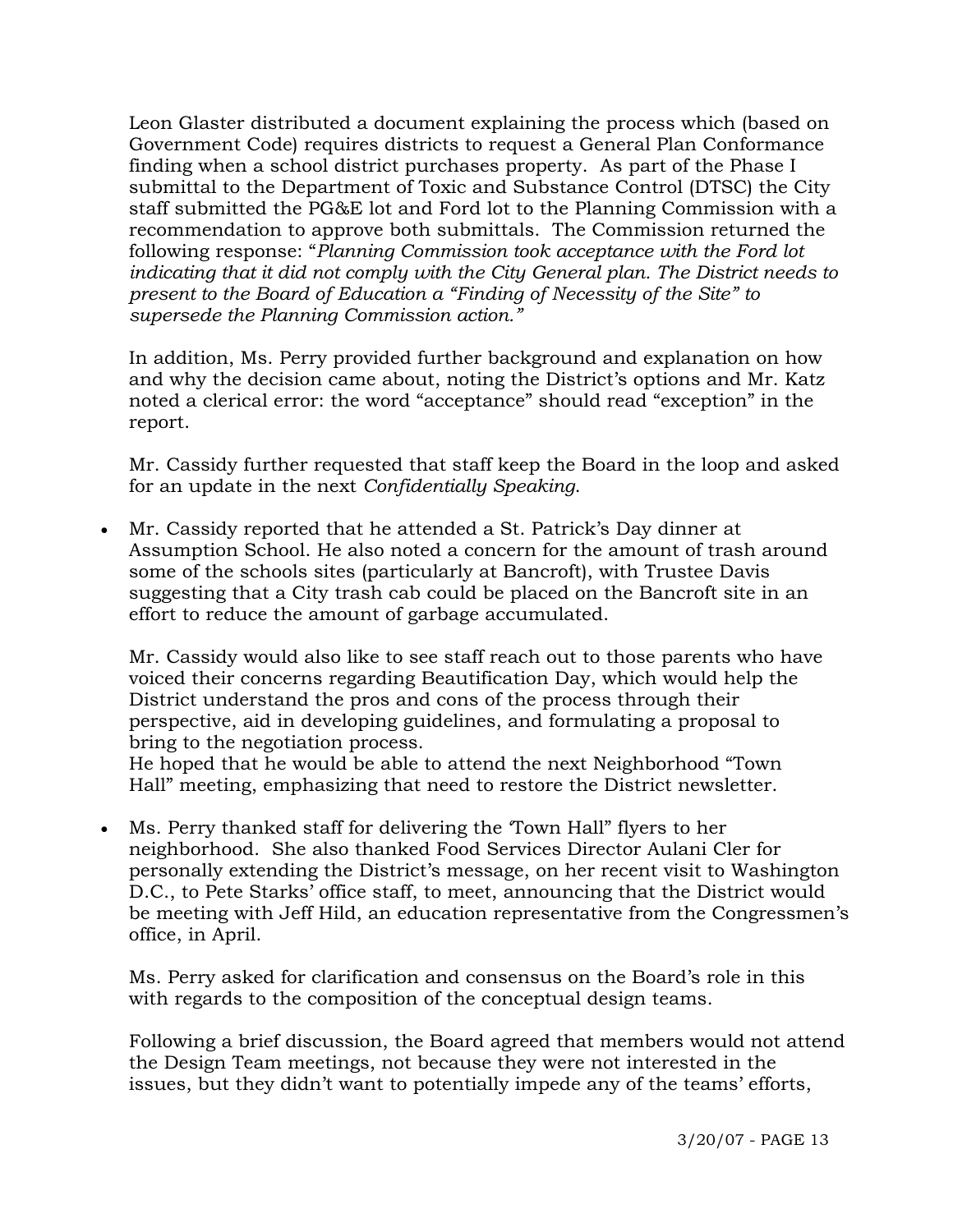adding that Superintendent Lim would ask each Design Team Leader to relay that message at their respective meetings.

 Ms. Perry updated the Board on two upcoming City housing developments: a senior affordable housing through Eden Housing at the corner of Estabrook and E14th Street (across form McKinley School); and the Transit Oriented Development (TOD) Plan with the potential of building 3450 units, adding that she spoke under public comment regarding the impact to the District. She commended and found the African American Achievement Night to be a very inspirational event.

At 10:25 p.m., on motion made by Mr. Davis and seconded by Mr. Katz, the Board extended by the meeting to 10:35 p.m. by a 6-0 vote. Mrs. Cutter voting no.

• Mr. Richards reminded the Board that the last Neighborhood "Town Hall" meeting would be Monday, March 26, 6 p.m., San Leandro High School cafeteria encouraging the members to attend if there were available. He also announced that a Special Board meeting had been scheduled for 5 p.m. on Tuesday, March 27.